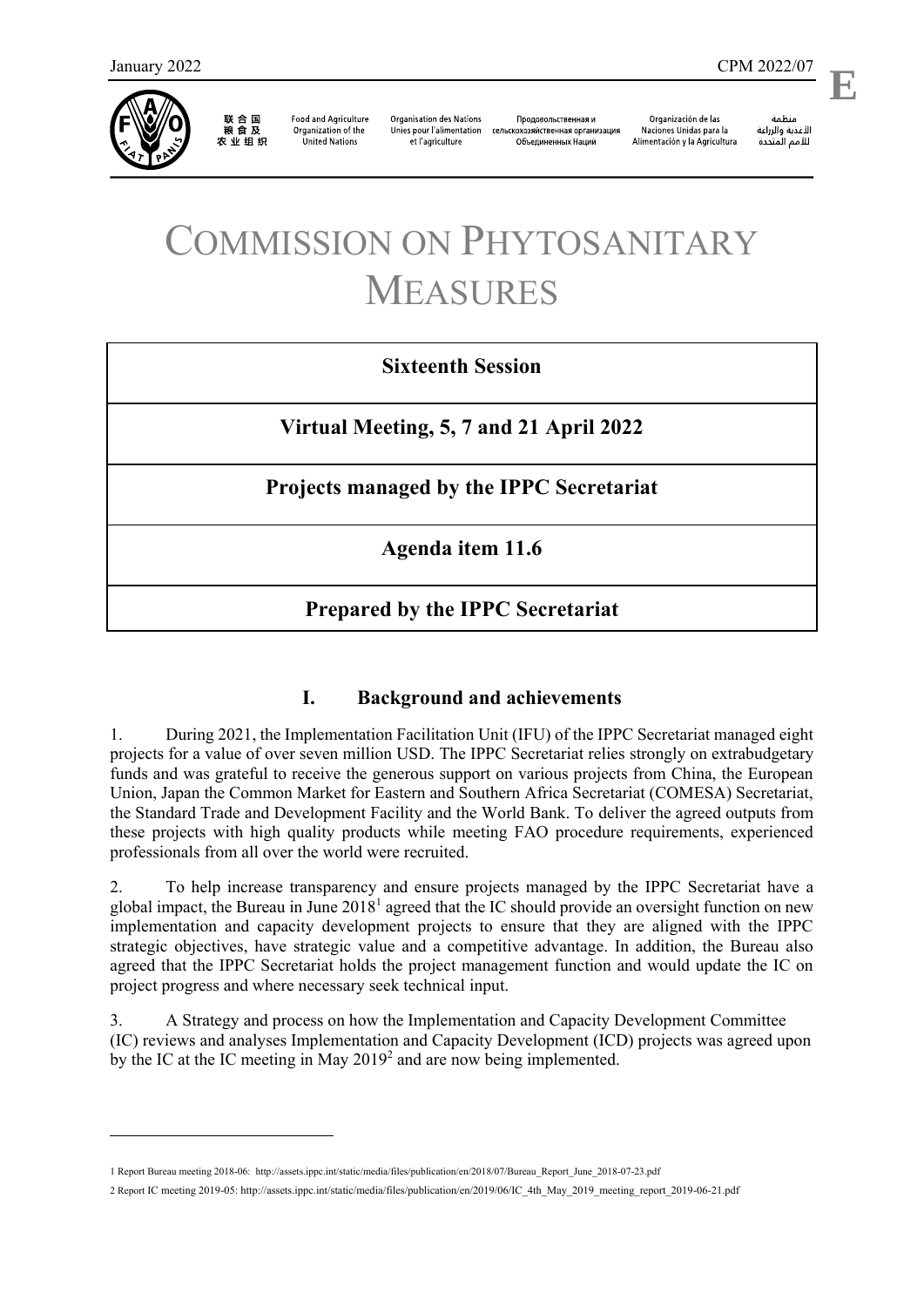4. In particular, for new ICD projects, the IPPC Secretariat presents a project concept note to the IC who reviews it to ensure the project is aligned with the IPPC strategic objectives, has strategic value and a competitive advantage.

5. In addition, a call is issued on the IPP every year by the IPPC Secretariat to collect worldwide phytosanitary projects from CP's, RPPOs, FAO offices, donors and implementing organizations and the IC is requested to analyze and discuss the relevance of the projects as well as analyze and communicate the outputs of ICD projects.

6. Projects that meet the above criteria, that are managed by IFU or for which the IFU provides backstopping, are assigned an IC Lead.

7. The IC is therefore informed and aware at all times of the status of ICD projects that the IFU is involved with.

8. Transparency with the wider IPPC Community has also been enhanced as webpages<sup>3</sup> dedicated to individual ICD projects managed by the IFU were created and provide the code, title, start and end date of the project, budget as well as a description of the project and clear deliverables.

9. The IFU focuses on implementing projects having a regional or global impact. Efforts have been made to help ensure any training materials developed within projects follow the IC approved processes including adding relevant topics to the ICD List of Topics. An example is the e-Learning training materials to be developed within the COMESA project following the *[IC Process for the Development](https://www.ippc.int/en/publications/88591/) [of IPPC Implementation and Capacity Development Guides and Training Materials.](https://www.ippc.int/en/publications/88591/)* Extra effort is required to comply both with the donors requirements and the IC process to produce global high-quality and peer reviewed training materials.

10. Consistency with the IPPC Secretariat framework is also sought. Efforts have also been made to align the definition of "project" with the IPPC Strategic Framework 2020-2030 (IPPC SF). For instance, the European Union's Project that supports the implementation of the IPPC SF follows closely the activities described in three of the IPPC SF Development Agenda points: "Strengthening Pest Outbreak Alert and Response Systems", "Harmonization of electronic data exchange" and "Commodity and pathway specific ISPMs".

11. Efforts have also been made to dialogue upfront with the donors on the implementation of projects regarding possible delays and changes to expenditures, particularly with the pivots needed to address issues related to the global pandemic. Whilst solutions were found to deliver planned activities in the most harmonious way with long standing donors such as the European Union, the Standard Trade Development Facility, the Common Market for Eastern and Southern Africa (COMESA) Secretariat, IFU solicited new donors, namely the World Bank and GIZ (the German Cooperation, Gesellschaft für International Zusammenarbeit) to help conduct Phytosanitary Capacity Evaluations and implement the ePhyto solution.

12. The IPPC Secretariat also led negotiations for an innovative collaboration between FAO and the Comité de Liaison Europe-Afrique-Caraïbes-Pacifique (COLEACP), further strengthening partnerships with this institution through a Memorandum of Cooperation signed by the highest level within FAO.

#### **II. Information on projects managed by the IPPC Secretariat**

13. The following projects were managed by IFU in 2021:

<sup>3</sup> ICD Projects: http://www.ippc.int/en/core-activities/capacity-development/projects-on-implementation-and-capacity-development/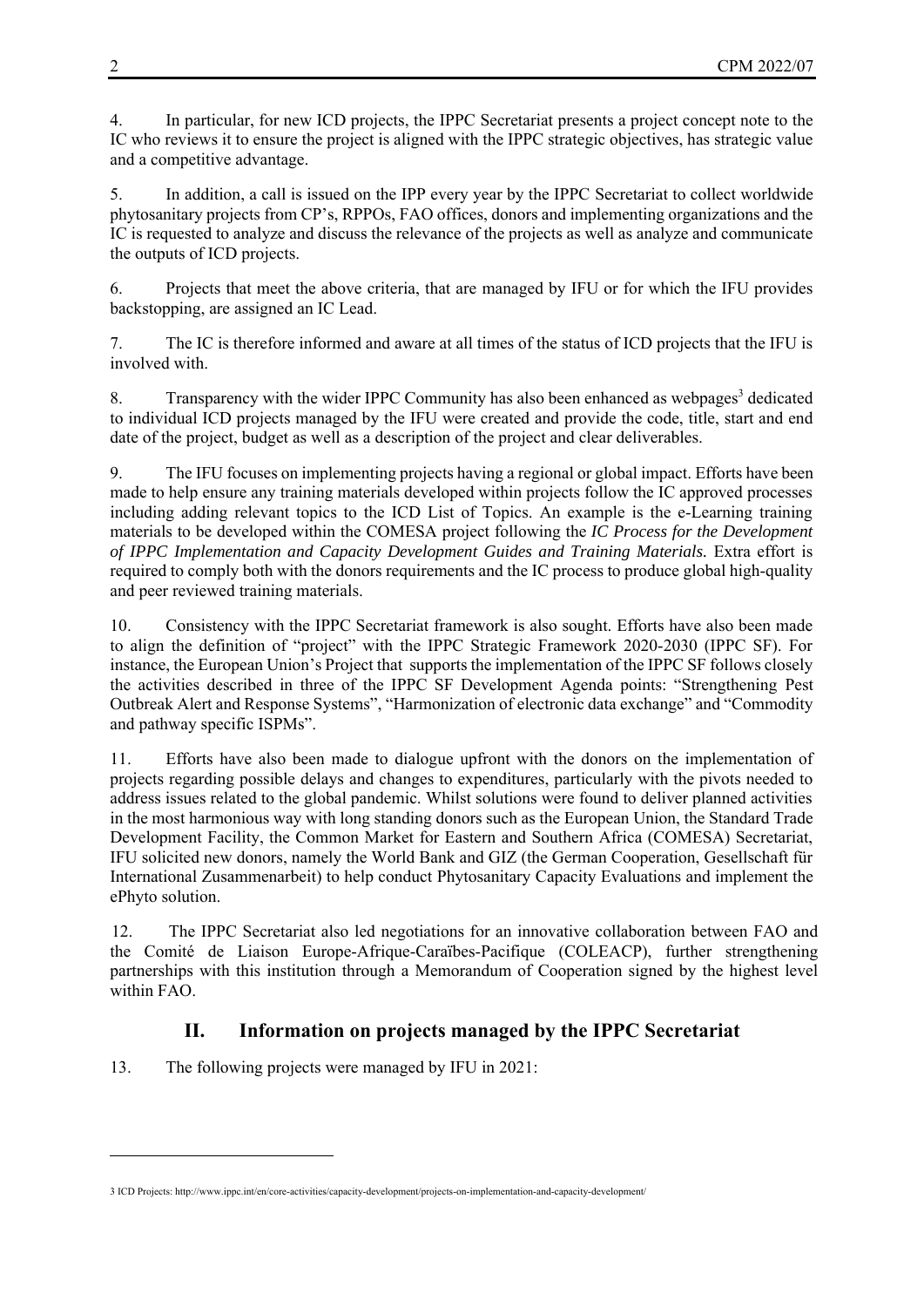- MTF/INT/336/STF: Rolling out Systems Approach Globally<sup>4</sup>. The IC was the Steering Committee for this project which has now been completed. The IC, as the Steering Committee for this project, held specific meetings to discuss the implementation and the outcomes of this project. This project has developed tools that provide guidance on how to apply a systems approach.
- GCP/INT/387/COM/FAO: FAO support to the Common Market for Eastern and Southern Africa (COMESA) trade facilitation programme<sup>5</sup>. The IC received several updates regarding the creation of e-learning training materials under the framework of this project, which were also (or will be) open for consultation under the IPPC Online Commenting System for IC members (i.e. PRA, export certification, inspection, and surveillance and reporting). The Secretariat is leading the preparation of simulation exercises for pest outbreak response and will organize diagnostic and surveillance virtual training workshops for a specific target pest.
- GCP/INT/291/CPR: Strengthening the capacity of developing contracting parties to implement the International Plant Protection Convention and its standards under FAO-China South-South Cooperation (SSC) programme<sup>6</sup>. This project has been extended until 2023 due to the pandemic. A virtual technical workshop was organized on phytosanitary measures and attended by over 20 developing countries. The project also supported activities on emerging pests and on National Reporting Obligations.
- GCP/GLO/877/EC: Third cycle of the European Commission's (EC) Implementation Review and Support System (IRSS) project<sup>7</sup>, for which there is an IC IRSS Sub-Group. Additional studies and publications were also developed.
- GCP/GLO/025/EC: Supporting the implementation of the International Plant Protection Convention (IPPC)<sup>8</sup>. This project supports the production of guidance/training material, which are prioritized by the IC through the List of Topics. This European Commission (EC) project also ensures participation to capacity development meetings (of IC and working groups).
- GCP/GLO/040/EC: Support to the IPPC Strategic Framework: Commodity and pathways standards, Pest Outbreak Alert and Response Systems and e-Phyto<sup>9</sup>. This EC project follows the three related Development Agenda.
- GCPT/GLO/102/JPN: Japan Support for Implementation and Capacity Development Activities of the IPPC Secretariat<sup>10</sup>. This project mainly supports the costs for a Japanese national to work in the IPPC Secretariat.

14. Furthermore, the IPPC Secretariat implements Phytosanitary Capacity Evaluations (PCEs) through backstopping FAO projects and other project settings. A PCE webpage<sup>11</sup> has been set, which provides a list of all the countries where PCEs were implemented. An IC PCE Team is also receiving updates on PCEs being conducted, which are usually also shared with the IPPC Community through news:

• in Sri Lanka (part of the China Project described above);

<sup>4</sup> Rolling out Systems Approach Gl[obally: http://www.ippc.int/en/core-activities/capacity-development/beyond-compliance-pr](http://www.ippc.int/en/core-activities/capacity-development/beyond-compliance-project/)oject/

<sup>5</sup> FAO support to the COMESA Trade Facilitation Pr[ogramme: http://www.ippc.int/en/core-activities/capacity-development/projects-on-implementation-and](http://www.ippc.int/en/core-activities/capacity-development/projects-on-implementation-and-capacity-development/comesa-trade-facilitation-programme/)[capacity-development/comesa-trade-facilitation-prog](http://www.ippc.int/en/core-activities/capacity-development/projects-on-implementation-and-capacity-development/comesa-trade-facilitation-programme/)ramme/

<sup>6</sup> Strengthening the capacity of developing contracting parties to implement the International Plant Protection Convention and its standards under FAO-China South-South C[ooperation \(SSC\) programme http://www.ippc.int/fr/core-activities/capacity-development/projects-on-implementation-and-capacity](http://www.ippc.int/fr/core-activities/capacity-development/projects-on-implementation-and-capacity-development/fao-china-project/)development/fao-china-project/

[<sup>7</sup> European Commission's \(EC\) Implementation Review and Support Sy](http://www.ippc.int/en/core-activities/capacity-development/projects-on-implementation-and-capacity-development/ec-3rd-cycle-2018-2020-irss)stem (IRSS) project http://www.ippc.int/en/core-activities/capacity-development/ projects-on-implementation-and-capacity-development/ec-3rd-cycle-2018-2020-irss/

<sup>8</sup> Supporting the implementation of the International Plant Protection Convention (IPPC), https://www.ippc.int/en/cor[e-activities/capacity-development/ec](http://www.ippc.int/en/core-activities/capacity-development/ec-support-of-implementation-of-ippc/ec-support-to-the-ippc-strategic-framework/)[support-of-implementation-of-ippc/](http://www.ippc.int/en/core-activities/capacity-development/ec-support-of-implementation-of-ippc/ec-support-to-the-ippc-strategic-framework/)

<sup>9</sup> Support to the IPPC Strategic Framework: Commodity and pathways standards, Pest Outbreak A[lert and Response Systems and e-Phyto, http://](https://www.ippc.int/en/core-activities/capacity-development/projects-on-implementation-and-capacity-development/japan-support-for-implementation-capacity-development-activities/) [www.ippc.int/en/core-activities/capacity-development/ec-support-of-implementation-of-ippc/ec-support-to-the-ippc-strategic-framework/](https://www.ippc.int/en/core-activities/capacity-development/projects-on-implementation-and-capacity-development/japan-support-for-implementation-capacity-development-activities/)

<sup>10</sup> Japan Support for Implementation and Ca[pacity Development Activities of the IPPC Secretariat,](https://www.ippc.int/en/core-activities/capacity-development/phytosanitary-capacity-evaluation/) https://www.ippc.int/en/core-activities/capacity-

development/projects-on-implementation-and-capacity-development/japan-support-for-implementation-capacity-development-activities/

<sup>11</sup> Phytosanitary Capacity Evaluation webpage: https://www.ippc.int/en/core-activities/capacity-development/phytosanitary-capacity-evaluation/